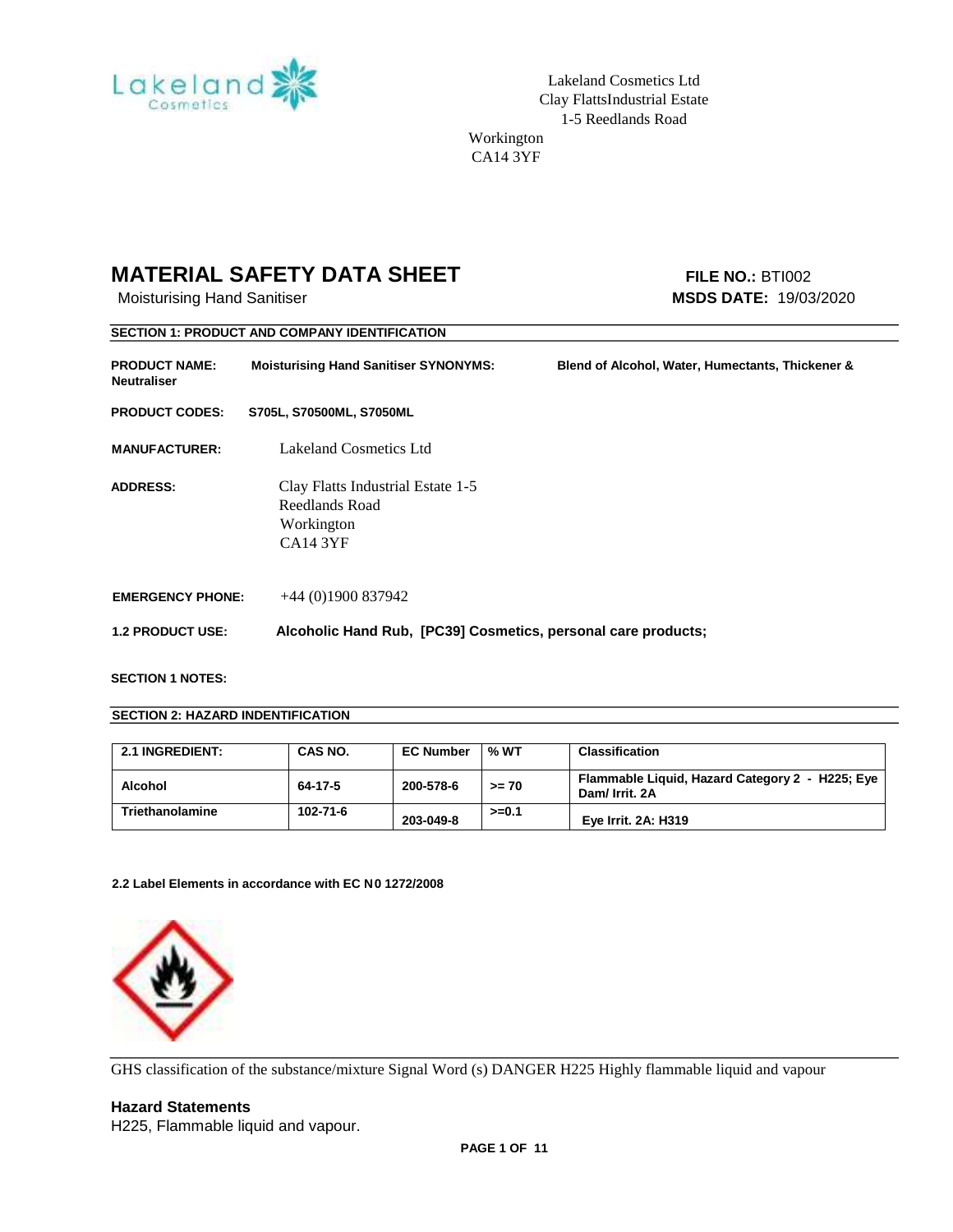

Workington CA14 3YF

**Precautionary Statements** 

## **MATERIAL SAFETY DATA SHEET** FILE NO.: BTI002

Moisturising Hand Sanitiser **MSDS DATE:** 19/03/2020

P102 - Keep out of the reach of children

P210 - Keep away from heat, sparks, open flames and hot surfaces. - No smoking.

P233 - Keep container tightly Closed

P262 - Do not get in eyes, on skin, or on clothing.

P403+ 0235 - Store in a well ventilated place. Keep Cool

#### **SECTION 3: Composition/ Information on Ingredients**

| <b>2.1 INGREDIENT:</b>  | CAS NO.                       | <b>EC Number</b> | % WT     | <b>Classification</b>                                             |
|-------------------------|-------------------------------|------------------|----------|-------------------------------------------------------------------|
| Alcohol                 | 64-17-5                       | 200-578-6        | $>= 70$  | Flammable Liquid, Hazard Category 2 - H225; Eye<br>Dam/ Irrit. 2A |
| Aqua (Water)            | 7732-18-5                     | 231-791-2        | $>= 20$  | <b>Not Classified</b>                                             |
| <b>Propylene Glycol</b> | $57 - 55 - 6$                 | 200-338-0        | $>= 0.1$ | <b>Not Classified</b>                                             |
| <b>Carbomer</b>         | 9007-20-<br>$9/9003 - 01 - 4$ | 11111            | $>=0.1$  | <b>Not Classified</b>                                             |
| Glycerin                | $56 - 81 - 5$                 | 200-289-5        | $>=0.1$  | <b>Not Classified</b>                                             |
| Triethanolamine         | $102 - 71 - 6$                | 203-049-8        | $>=0.1$  | <b>Eye Irrit. 2A: H319</b>                                        |

#### **SECTION 3 NOTES**

#### **SECTION 4: FIRST AID MEASURES**

#### **4.1 Description of first aid measures**

Inhalation Remove from exposure area to fresh air. Obtain medical advice if irritation persists.

| Ingestion           | Do not give the patient anything orally. In the event of swallowing, if the quantity is small (no more than one mouthful),<br>rinse the mouth with water and consult a doctor. Seek medical attention immediately, showing the label. If swallowed<br>accidentally, do not allow to drink, do not induce vomiting and transfer to hospital immediately by ambulance. Show the<br>label to the doctor.           |
|---------------------|-----------------------------------------------------------------------------------------------------------------------------------------------------------------------------------------------------------------------------------------------------------------------------------------------------------------------------------------------------------------------------------------------------------------|
| <b>Skin Contact</b> | Remove contaminated clothing and wash the skin thoroughly with soap and water or a recognised cleaner. Watch out<br>for any remaining product between skin and clothing, watches, shoes, etc. In the event of an allergic reaction, seek<br>medical attention. If the contaminated area is widespread and/or there is damage to the skin, a doctor must be<br>consulted or the patient transferred to hospital. |
| Eye Contact         | Flush with plenty of water and seek medical advice.                                                                                                                                                                                                                                                                                                                                                             |
| 4.2                 | Most important symptoms and effects, both acute and delayed                                                                                                                                                                                                                                                                                                                                                     |
| Ingestion           | May cause light irritation to linings of the mouth, throat & gastrointestinal tract                                                                                                                                                                                                                                                                                                                             |
| Eye Contact         | Causes Eye Irritation                                                                                                                                                                                                                                                                                                                                                                                           |
| 4.3                 | Indication of any immediate medical attention and special treatment needed                                                                                                                                                                                                                                                                                                                                      |
|                     | No additional data available.                                                                                                                                                                                                                                                                                                                                                                                   |
|                     |                                                                                                                                                                                                                                                                                                                                                                                                                 |

#### **SECTION 4 NOTES:**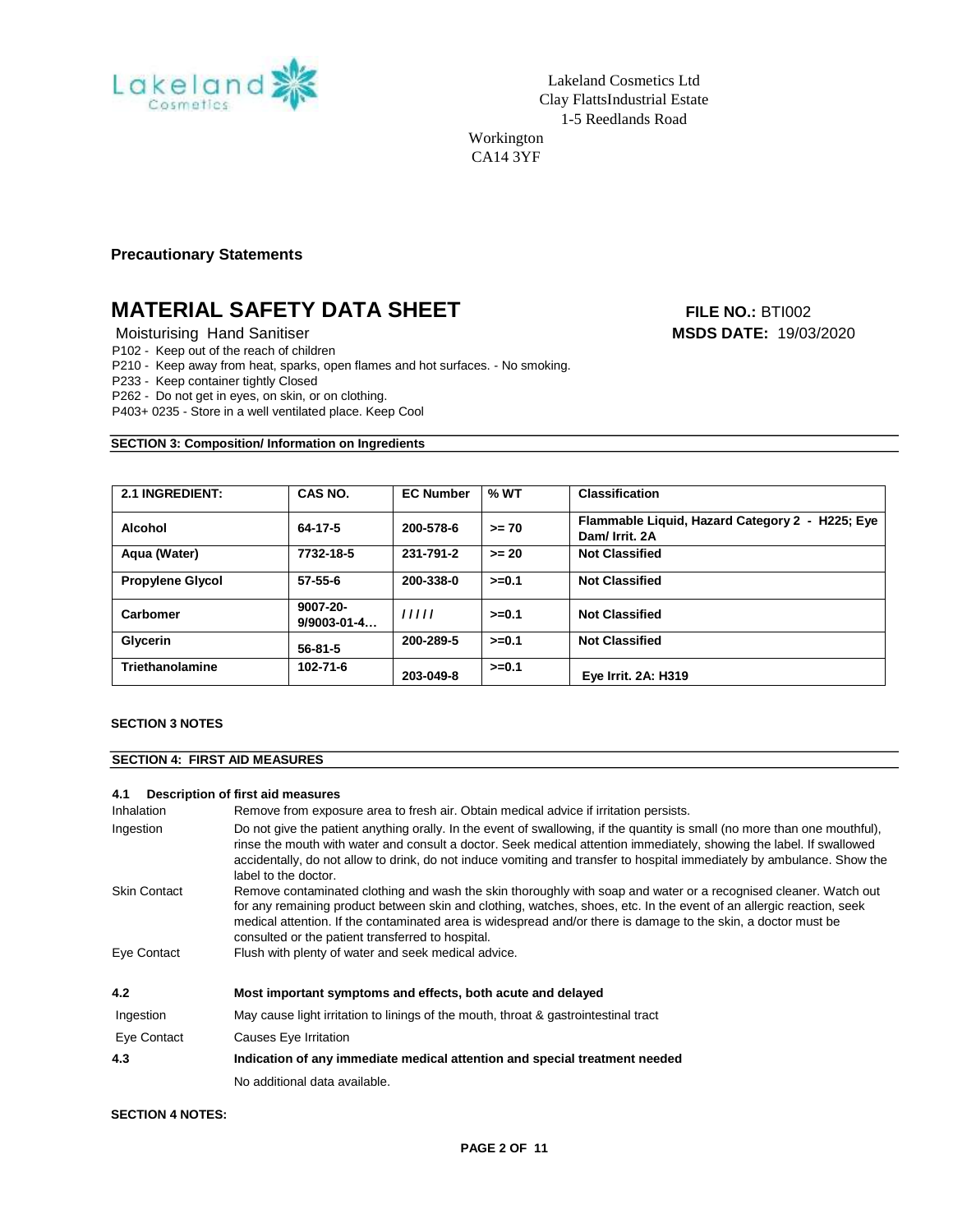

**SECTION 5: FIRE-FIGHTING MEASURES** 

## **MATERIAL SAFETY DATA SHEET** FILE NO.: BTI002

Moisturising Hand Sanitiser **MSDS DATE:** 19/03/2020

#### **5.1 Extinguishing Media**

Suitable extinguishing media: CO<sub>2</sub>, Dry Powder or Foam

#### **5.2 Special hazards arising from the product**

 Flammable- Liquid & Vapour Exposure to decomposition products may be hazardous to health. Do not breathe in smoke. In the event of a fire, the following may be formed: carbon monoxide (CO) and carbon dioxide (CO<sub>2</sub>)

#### **5.3 Advice for firefighters**

Fire-fighting personnel are to be equipped with autonomous insulating breathing apparatus.

#### **SECTION 5 NOTES:**

#### **SECTION 6: ACCIDENTAL RELEASE MEASURES**

#### **6.1 Personal precautions, protective equipment and emergency procedures**

 Consult the safety measures listed under headings 7 and 8. For non first aid worker Avoid any contact with the skin and eyes. For first aid worker First aid workers will be equipped with suitable personal protective equipment (See section 8).

#### **6.2 Environmental Precautions**

 Contain and control the leaks or spills with non-combustible absorbent materials such as sand, earth, vermiculite, diatomaceous earth in drums for waste disposal.

Prevent any material from entering drains or waterways. If the product contaminates waterways, rivers or drains, alert the relevant authorities in accordance with statutory procedures. Use drums to dispose of collected waste in compliance with current regulations (see section 13).

#### **6.3 Methods and material for containment and cleaning up.**

Remove ignition sources. Ensure adequate ventilation. Absorb with inert, non-combustible, inorganic absorbent material, sweep up and remove to an approved disposal container. Clean preferably with a detergent, do not use solvents.

#### **6.4 Reference to other sections**

No additional data available.

#### **SECTION 6 NOTES:**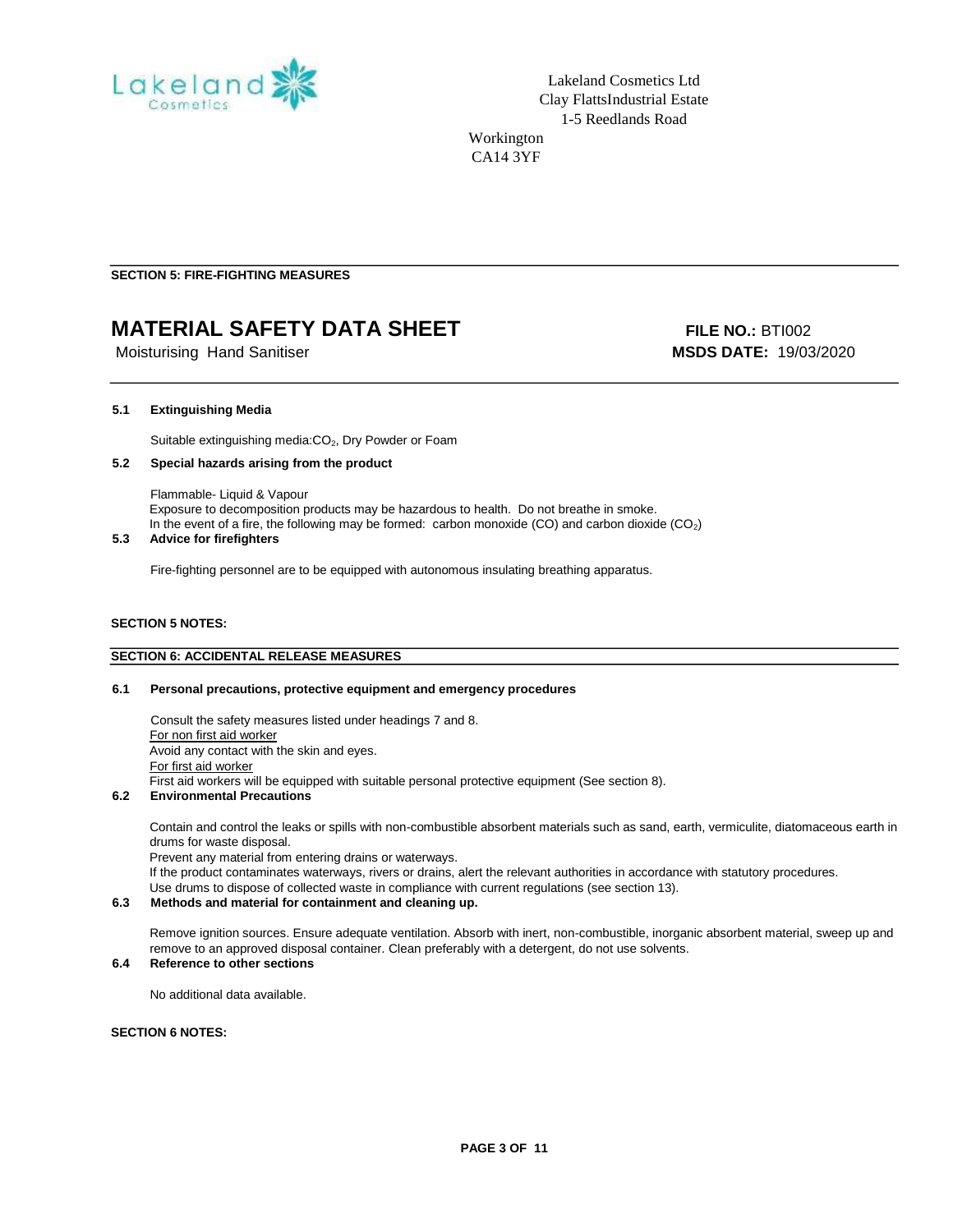

Lakeland Cosmetics Ltd Clay FlattsIndustrial Estate 1-5 Reedlands Road Workington CA14 3YF

**SECTION 7: HANDLING AND STORAGE**

### **MATERIAL SAFETY DATA SHEET** FILE NO.: BTI002

7.1 Precautions for safe handling

Requirements relating to storage premises apply to all facilities where the substance is handled.

Always wash hands after handling. Remove and wash contaminated clothing before re-using.

Remove contaminated clothing and protective equipment before entering eating areas.

Fire prevention:

Handle in well-ventilated areas. Prevent the formation of flammable or explosive concentrations in air and avoid vapour concentrations higher than the occupational exposure limits. Never inhale this substance.

Prevent the accumulation of electrostatic charges with connections to earth. Use the mixture in premises free of naked flames or other sources of ignition and ensure that electrical equipment is suitably protected.

Keep packages tightly closed and away from sources of heat, sparks and naked flames. Do not use tools which may produce sparks. Do not smoke. Prevent access by unauthorised personnel.

Recommended equipment and procedures:

For personal protection, see section 8. Observe precautions stated on label and also industrial safety regulations. Prohibited equipment and procedures:

No smoking, eating or drinking in areas where the substance is used. Never open the packages under pressure. Handle empty containers with care due to residual flammable vapours.

7.2 Conditions for safe storage, including any incompatibilities

#### Storage

Keep the container tightly closed in a dry, well-ventilated place. Keep away from food and drink, including those for animals. Keep away from all sources of ignition - do not smoke. Keep well away from all sources of ignition, heat and direct sunlight. Avoid accumulation of electrostatic charges. Packaging Always keep in packaging made of an identical material to the original.

**SECTION 7 NOTES:** 

# Moisturising Hand Sanitiser **MSDS DATE:** 19/03/2020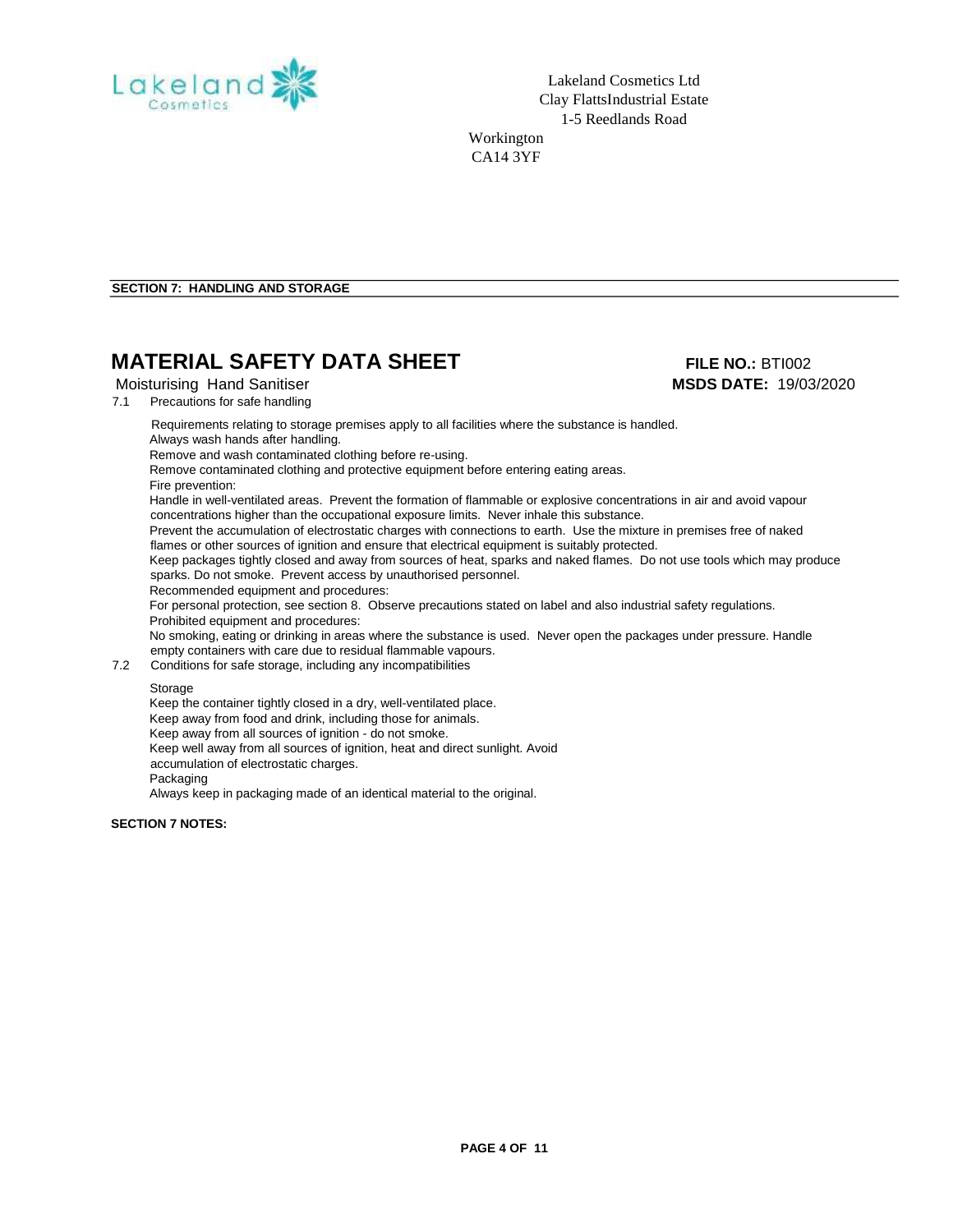

Lakeland Cosmetics Ltd Clay FlattsIndustrial Estate 1-5 Reedlands Road

Workington CA14 3YF

### **MATERIAL SAFETY DATA SHEET** FILE NO.: BTI002

Moisturising Hand Sanitiser **MSDS DATE:** 19/03/2020

### **SECTION 8: EXPOSURE CONTROLS/PERSONAL PROTECTION**

8.1 Control parameters

No additional data available.



8.2 Exposure controls

Protective Equipment

| <b>Process Conditions</b>    | Provide eyewash station.                                                                                                                                                                                                                                                                                                                                                                                                                                                                                                                                                                     |
|------------------------------|----------------------------------------------------------------------------------------------------------------------------------------------------------------------------------------------------------------------------------------------------------------------------------------------------------------------------------------------------------------------------------------------------------------------------------------------------------------------------------------------------------------------------------------------------------------------------------------------|
| <b>Engineering Measures</b>  | Provide adequate ventilation.                                                                                                                                                                                                                                                                                                                                                                                                                                                                                                                                                                |
| <b>Respiratory Equipment</b> | Not necessary in adequate ventilation of working area. Avoid inhalation of vapours.                                                                                                                                                                                                                                                                                                                                                                                                                                                                                                          |
| <b>Hand Protection</b>       | Use suitable protective gloves that are resistant to chemical agents in accordance with<br>standard EN374. Gloves must be selected according to the application and duration of use<br>at the workstation. Protective gloves need to be selected according to their suitability for the<br>workstation in question: other chemical products that may be handled, necessary physical<br>protections (cutting, pricking, heat protection), level of dexterity required.<br>Recommended properties:<br>- Impervious gloves in accordance with standard EN374                                    |
| Eye Protection               | Avoid contact with eyes.<br>Use eye protectors designed to protect against liquid splashes<br>Before handling, wear safety goggles in accordance with standard EN166.                                                                                                                                                                                                                                                                                                                                                                                                                        |
| <b>Other Protection</b>      | Avoid skin contact. Wear suitable protective clothing.<br>Suitable type of protective clothing:<br>In the event of substantial spatter, wear liquid-tight protective clothing against chemical risks<br>(type 3) in accordance with EN14605 to prevent skin contact.<br>In the event of a risk of splashing, wear protective clothing against chemical risks (type 6) in<br>accordance with EN13034 to prevent skin contact.<br>Work clothing worn by personnel shall be laundered regularly.<br>After contact with the product, all parts of the body that have been soiled must be washed. |
| Hygiene Measures             | Good personal hygiene practices are always advisable, especially when working with chemicals<br>oils. Keep away from foodstuffs, beverages and feed.                                                                                                                                                                                                                                                                                                                                                                                                                                         |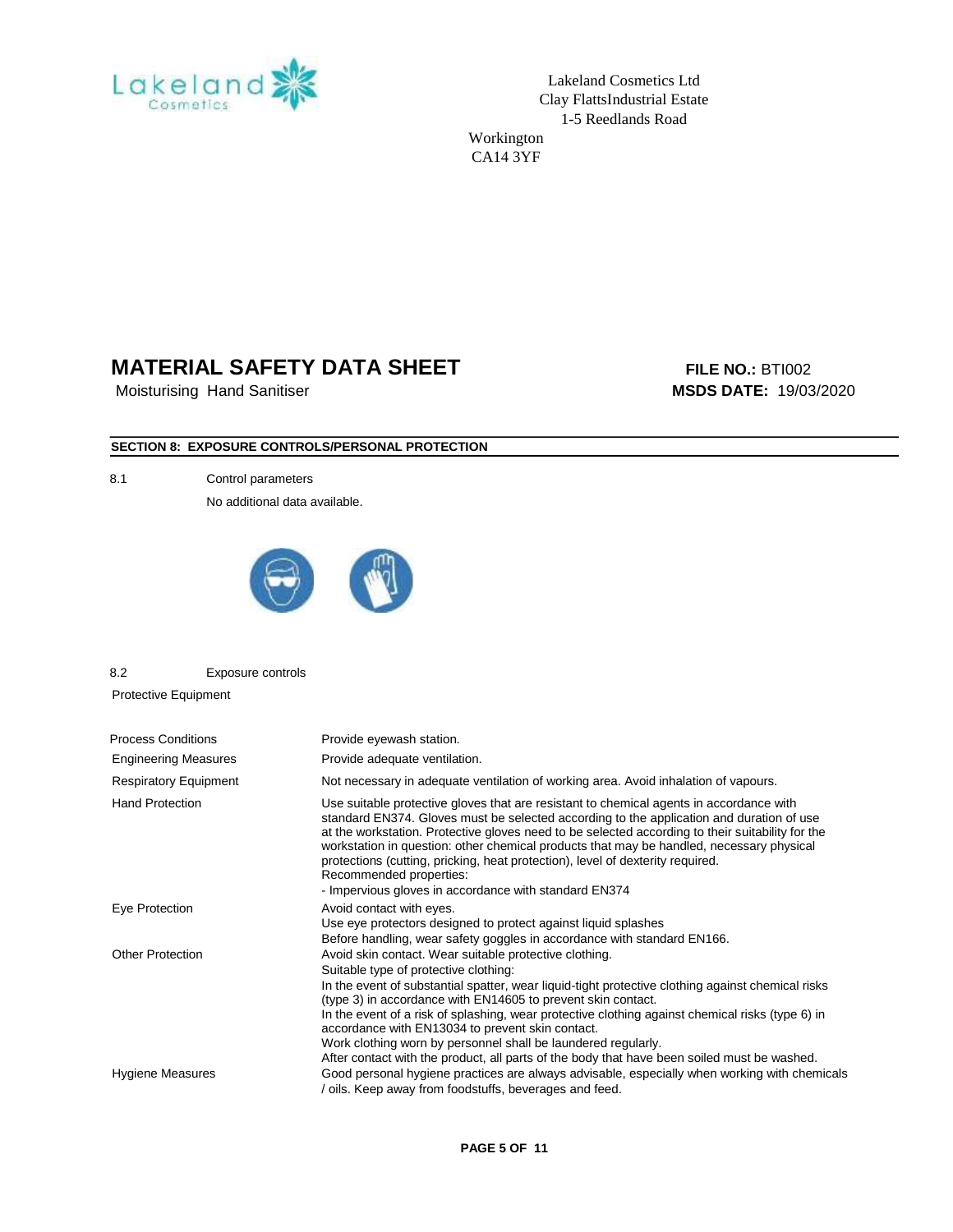

Lakeland Cosmetics Ltd Clay FlattsIndustrial Estate 1-5 Reedlands Road

Workington CA14 3YF

Personal Protection Use personal protective equipment that is clean and has been properly maintained. Store personal protective equipment in a clean place, away from the work area. Never eat, drink or smoke during use. Remove and wash contaminated clothing before reusing. Ensure that there is adequate ventilation, especially in confined areas. Skin Protection Wear protective clothing to avoid all skin contact. Environmental Exposure Controls **SECTION 8 NOTES:**  Avoid discharging into drainage water. Only eliminate by authorised companies.

### **MATERIAL SAFETY DATA SHEET** FILE NO.: BTI002

Moisturising Hand Sanitiser **MSDS DATE:** 19/03/2020 **SECTION 9: PHYSICAL AND CHEMICAL PROPERTIES** 

| 9.1                            | Information on basic physical and chemical properties |
|--------------------------------|-------------------------------------------------------|
| Appearance                     | Clear Gel                                             |
| Colour                         | Colourless                                            |
| Odour                          | Characteristic                                        |
| Relative Density (g/cm3)       | 0.87                                                  |
| Flash Point (°C)               | 19                                                    |
| Refractive Index               | Not Known                                             |
| Melting Point (°C)             | Not Known                                             |
| Boiling Point (°C)             | 78.3                                                  |
| Vapour Pressure                | Not Known                                             |
| Solubility in Water @20°C      | Soluble in water.                                     |
| Auto-ignition temperature (°C) | No additional data available.                         |

#### **Section 9 Notes**

#### **SECTION 10: STABILITY AND REACTIVITY**

#### **10.1 Reactivity**

Stable under normal temperature conditions and recommended use.

#### **10.2 Chemical stability**

Stable under normal temperature conditions and recommended use.

#### **10.3 Possible hazardous reactions**

No additional data available.

#### **10.4 Conditions to Avoid**

 Any apparatus likely to produce a flame or to have a metallic surface at high temperature (burners, electric arcs, furnaces etc.) must not be allowed on the premises.

Avoid:

- accumulation of electrostatic charges.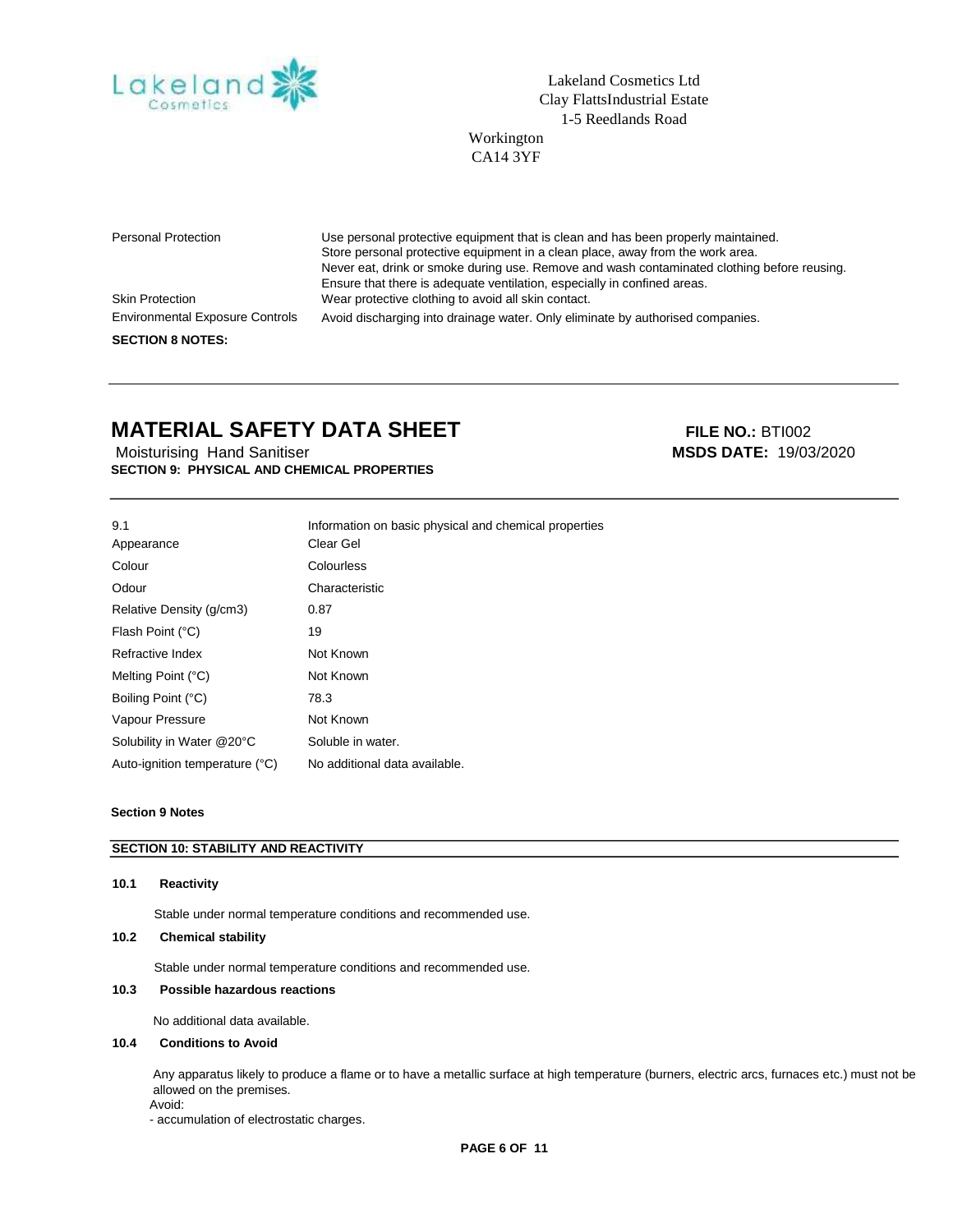

Lakeland Cosmetics Ltd Clay FlattsIndustrial Estate 1-5 Reedlands Road Workington

CA14 3YF

- heating

- heat

- flames and hot surfaces

**10.5 Incompatible materials**

No additional data available.

#### **10.6 Hazardous Decomposition Products**

The thermal decomposition may release/form: - carbon monoxide (CO) and carbon dioxide (CO<sub>2</sub>)

**SECTION 10 NOTES:** 

### **MATERIAL SAFETY DATA SHEET** FILE NO.: BTI002

Moisturising Hand Sanitiser **MSDS DATE:** 19/03/2020

#### **SECTION 11: TOXICOLOGICAL INFORMATION**

| <b>Acute Toxicity</b>             | <b>HYDROCARBONS</b><br>Oral route: $LD50 = 800$ mg/kg<br>Dermal route: $LD50 = 1300$ mg/kg                                                                                     |
|-----------------------------------|--------------------------------------------------------------------------------------------------------------------------------------------------------------------------------|
| Skin corrosion / irritation       | No additional data available                                                                                                                                                   |
| Serious eye damage / irritation   | No additional data available.                                                                                                                                                  |
| Respiratory or skin sensitisation | No additional data available.                                                                                                                                                  |
| Germ Cell Mutagenicity            | No additional data available.                                                                                                                                                  |
| Carcinogenicity                   | Monograph(s) from the IARC (International Agency for Research on Cancer):<br>CAS 5989-27-5 : IARC Group 3 : The agent is not classifiable as to its carcinogenicity to humans. |
| Reproductive toxicity             | No additional data available.                                                                                                                                                  |
| STOT-single exposure              | No additional data available.                                                                                                                                                  |
| STOT-repeated exposure            | No additional data available.                                                                                                                                                  |
| Aspiration hazard                 | No additional data available.                                                                                                                                                  |
| Photo-toxicity                    | No additional data available.                                                                                                                                                  |
| Other Information                 | No additional data available.                                                                                                                                                  |

#### **SECTION 11 NOTES:**

#### **SECTION 12: ECOLOGICAL INFORMATION**

#### **12.1 Toxicity**

No additional data available.

**12.2 Persistence & degradability**

No additional data available.

**12.3 Bioaccumulation Potential**

No additional data available.

**12.4 Mobility in soil**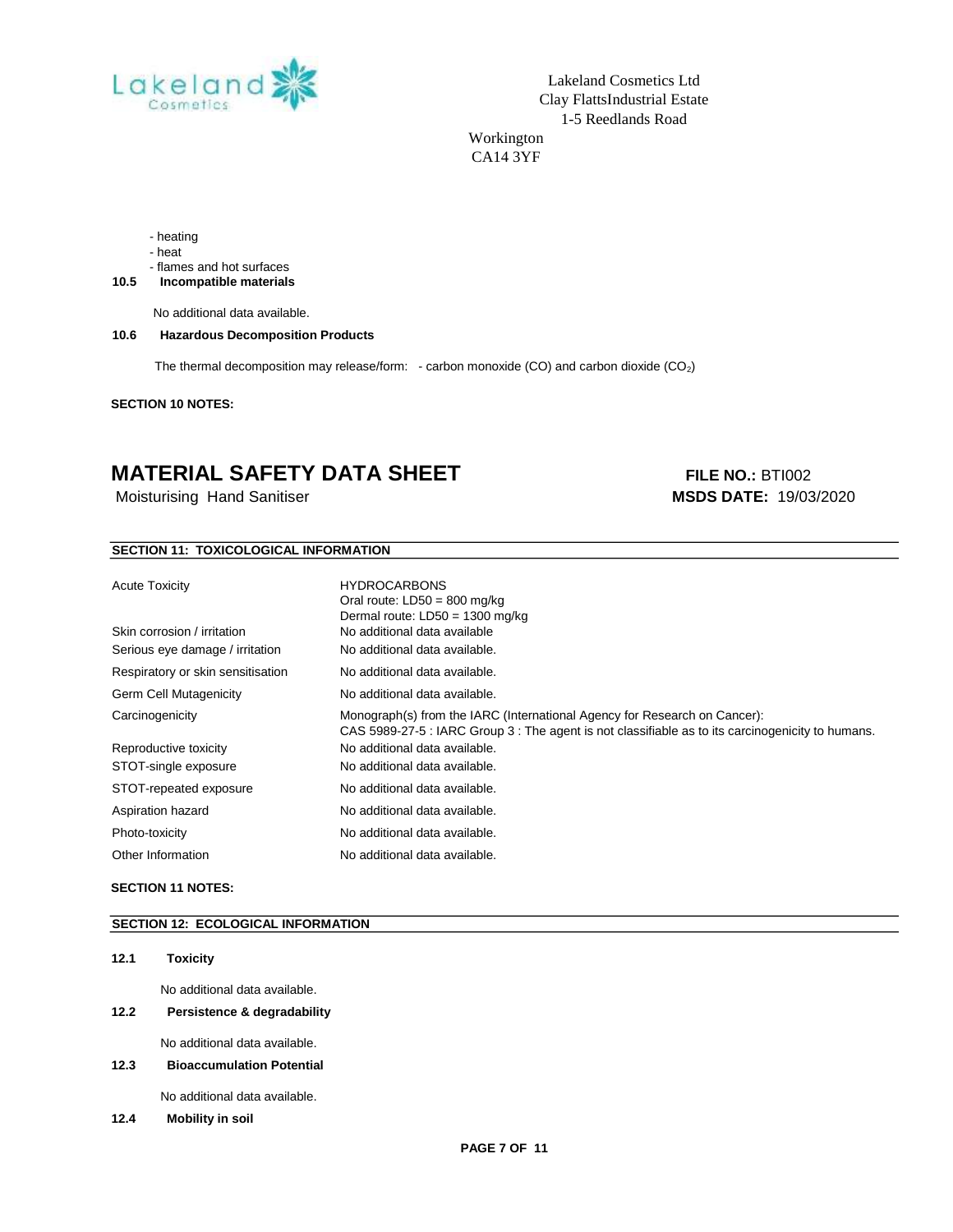

Lakeland Cosmetics Ltd Clay FlattsIndustrial Estate 1-5 Reedlands Road Workington

CA14 3YF

No additional data available.

#### **12.5 Results of PBT and vPvB Assessment**

No additional data available.

#### **12.6 Other adverse effects**

Do not discharge into the environment especially not into waterways, sewers and the sea.

**SECTION 12 NOTES:** 

### **MATERIAL SAFETY DATA SHEET** FILE NO.: BTI002

Moisturising Hand Sanitiser

**MSDS DATE:** 19/03/2020

#### **SECTION 13: DISPOSAL CONSIDERATIONS**

#### **13.1 Waste treatment methods**

 Proper waste management of the substance and/or its container must be determined in accordance with Directive 2008/98/EC. Do not pour into drains or waterways.

Waste:

Waste management is carried out without endangering human health, without harming the environment and, in particular without risk to water, air, soil, plants or animals. Recycle or dispose of waste in compliance with current legislation, preferably via a certified collector or company. Do not contaminate the ground or water with waste, do not dispose of waste into the environment. Soiled packaging:

Empty container completely. Keep label(s) on container. Give to a certified disposal contractor.

#### **SECTION 13 NOTES:**

# **SECTION 14: TRANSPORT INFORMATION**

| 14.1 | UN number   |      |  |  |
|------|-------------|------|--|--|
|      | UN No. Road | 1170 |  |  |
|      | UN No. SEA  | 1170 |  |  |
|      | UN No. AIR  | 1170 |  |  |

#### **14.2 UN proper shipping name**

Ethanol Solution (Ethyl Alcohol Solution)

#### **14.3 Transport hazard class(es)**

 ADR/RID/ADN Class: 3 IMDG Class: 3 ICAO Class/Division: 3 Transport Labels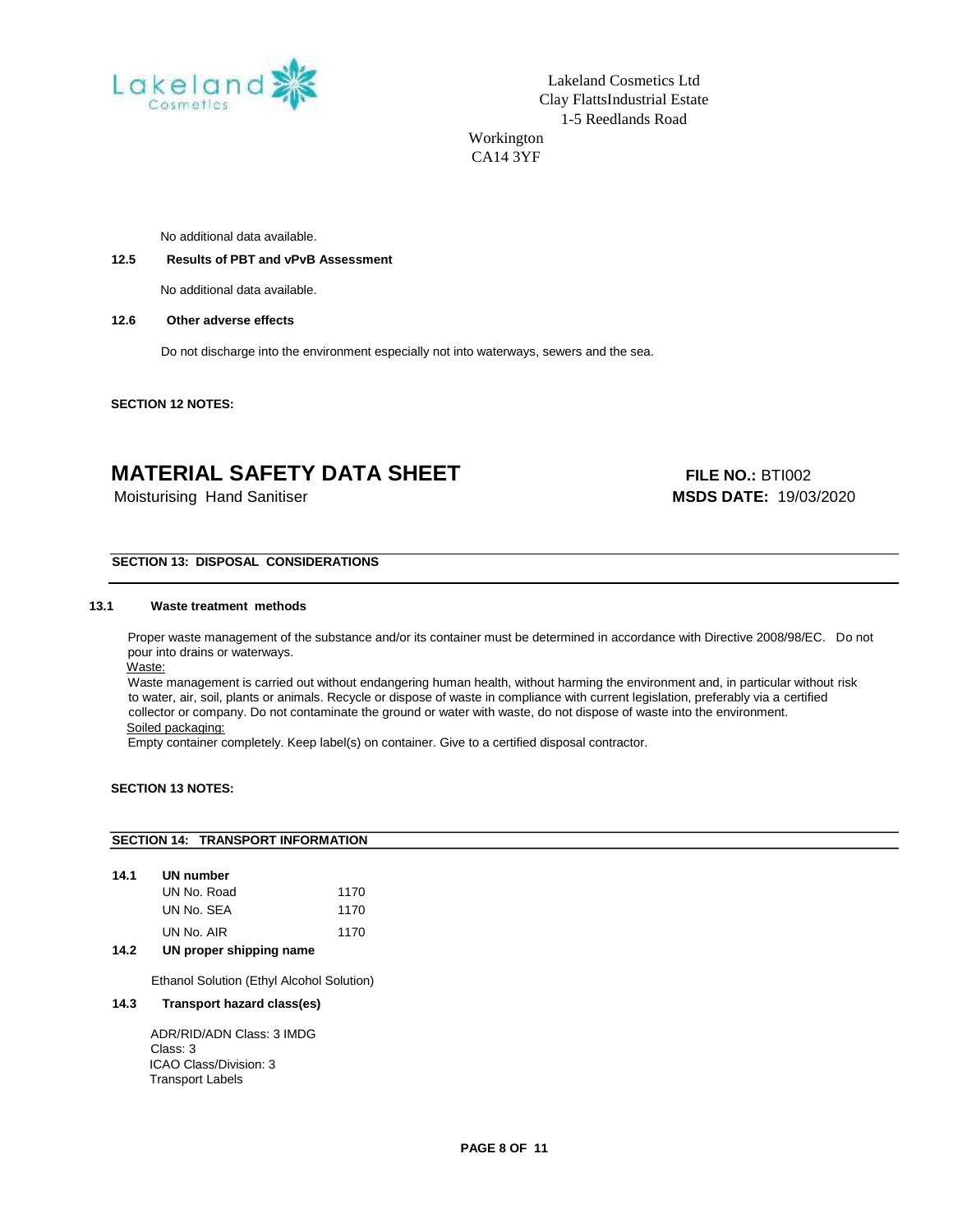

Lakeland Cosmetics Ltd Clay FlattsIndustrial Estate 1-5 Reedlands Road

Workington CA14 3YF



### **MATERIAL SAFETY DATA SHEET** FILE NO.: BTI002

Moisturising Hand Sanitiser **MSDS DATE:** 19/03/2020

#### **14.4 Packing group**

 ADR/RID/ADN Packing group: II IMDG Packing group: II ICAO Packing group: II

**14.5 Environmental hazards**

 Danger to the Environment- NO Marine Pollutant- NO Other Information- NONE

#### **14.6 Special precautions for user**

#### **Overland Transport**

Classification Code (ADR): F1 Special Provisions(ADR): 144, 601 Limited Quantities (ADR): 1L Exceptional Quantities (ADR): E2 Packing Instructions (ADR): P001, IBC02, R001 Mixed Packaging Provision (ADR): MP19 Portable Tank & Bulk Container Instructions (ADR): TP1 Tank Code (ADR) LGBF Vehicle for Tank Carriage (ADR): FL Tranpsort Category (ADR) 2 Special Provisions for Carriage- Operation (ADR): S2,S20 Hazard Identification Number (Kemier No.): 33 Orange Plates



Tunnel Restriction Code (ADR): D/E EAC Code: 2YE

**Transport By Sea**  Special Provisions (IMDG): 144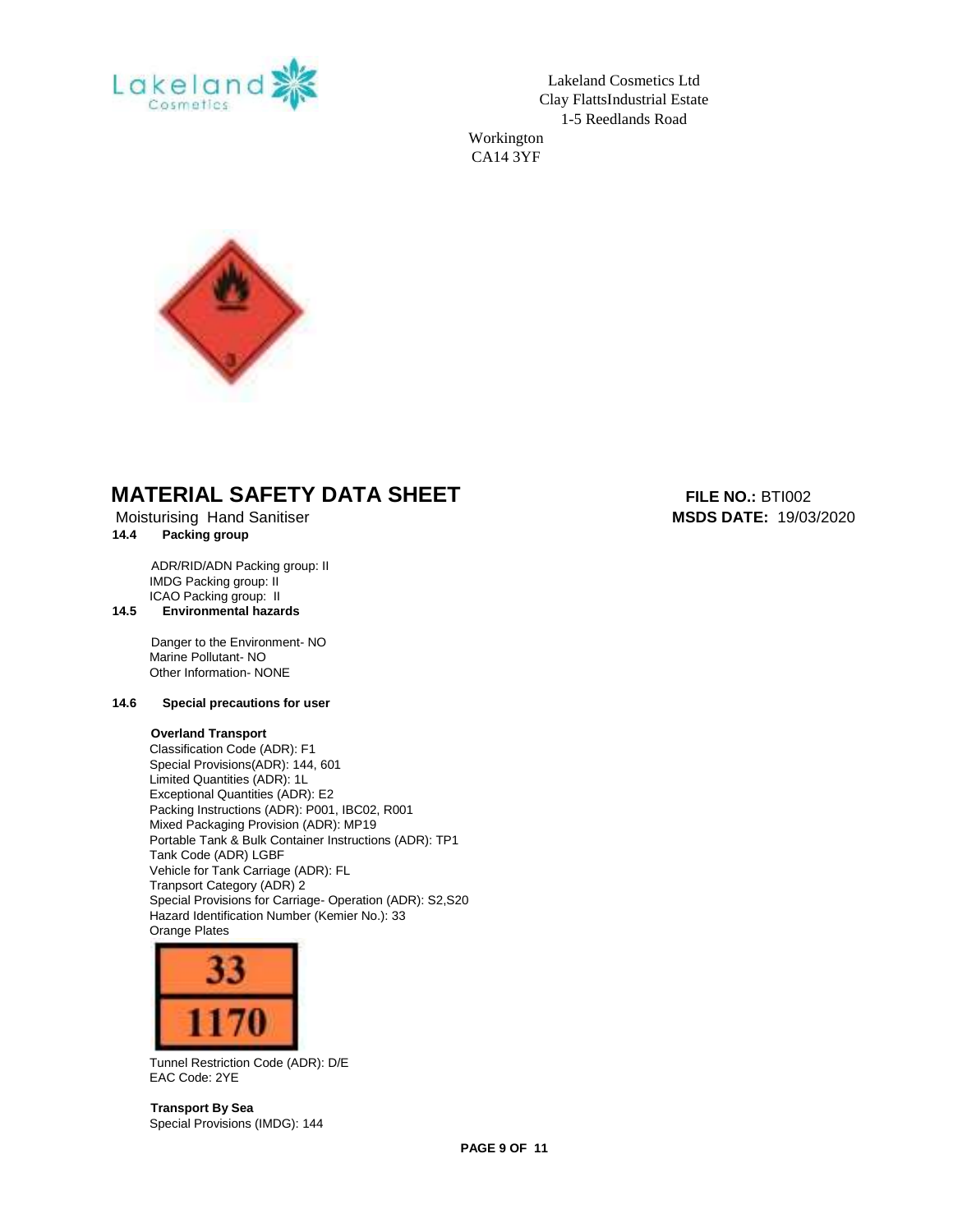

Lakeland Cosmetics Ltd Clay FlattsIndustrial Estate 1-5 Reedlands Road Workington CA14 3YF

Limited Quantities (IMDG): 1 L Exceptional Quantities (IMDG): E2 Packing Instructions (IMDG): P001 IBC Packing Instructions (IMDG): IBC02 Tank Instructions (IMDG) : T4 Tank Special Provisions Packing Instructions (IMDG): TP1 EmS-No (Fire): F-E EmS-No (Spillage): S-d Stowage Category (IMDG): A

#### **Air Transport**

PCA Excepted Quantities (IATA): E2 PCA Limited Quantities (IATA): Y341 PCA Limited Quantity Max Net quantity (IATA) 1 L PCA Packing Instructions IATA): 353

### **MATERIAL SAFETY DATA SHEET** FILE NO.: BTI002

PCA Max net quantity (IATA): 5L CAO packing Intructions (IATA) 364 CAO Max Net Quantity (IATA) 60L Special Provisions (IATA) A3, A58, A180 ERG Code (IATA) : 3L

Moisturising Hand Sanitiser **MSDS DATE:** 19/03/2020

#### **14.7 Transport in bulk according to Annex II of MARPOL73/78 and the IBC code**

No additional data available.

**SECTION 14 NOTES:** 

#### **SECTION 15: REGULATORY INFORMATION**

#### **15.1 Safety, health and environmental regulations/legislation specific for the substance or mixture**

 EU Regulations Contains No Reach Substances with Annex XVII Restrictions Contains No Substances on the Reach Candidate List Contains no Reach Annex XIV Substance

Regulation (EC) No 1907/2006 of the European Parliament and of the Council of 18 December 2006 concerning the Registration, Evaluation, Authorisation and Restriction of Chemicals (REACH), establishing a European Chemicals Agency, amending Directive 1999/45/EC and repealing Council Regulation (EEC) No 793/93 and Commission Regulation (EC) No 1488/94 as well as Council Directive 76/769/EEC and Commission Directives 91/155/EEC, 93/67/EEC, 93/105/EC and 2000/21/EC, including amendments.

National Regulations No Additional Information Available